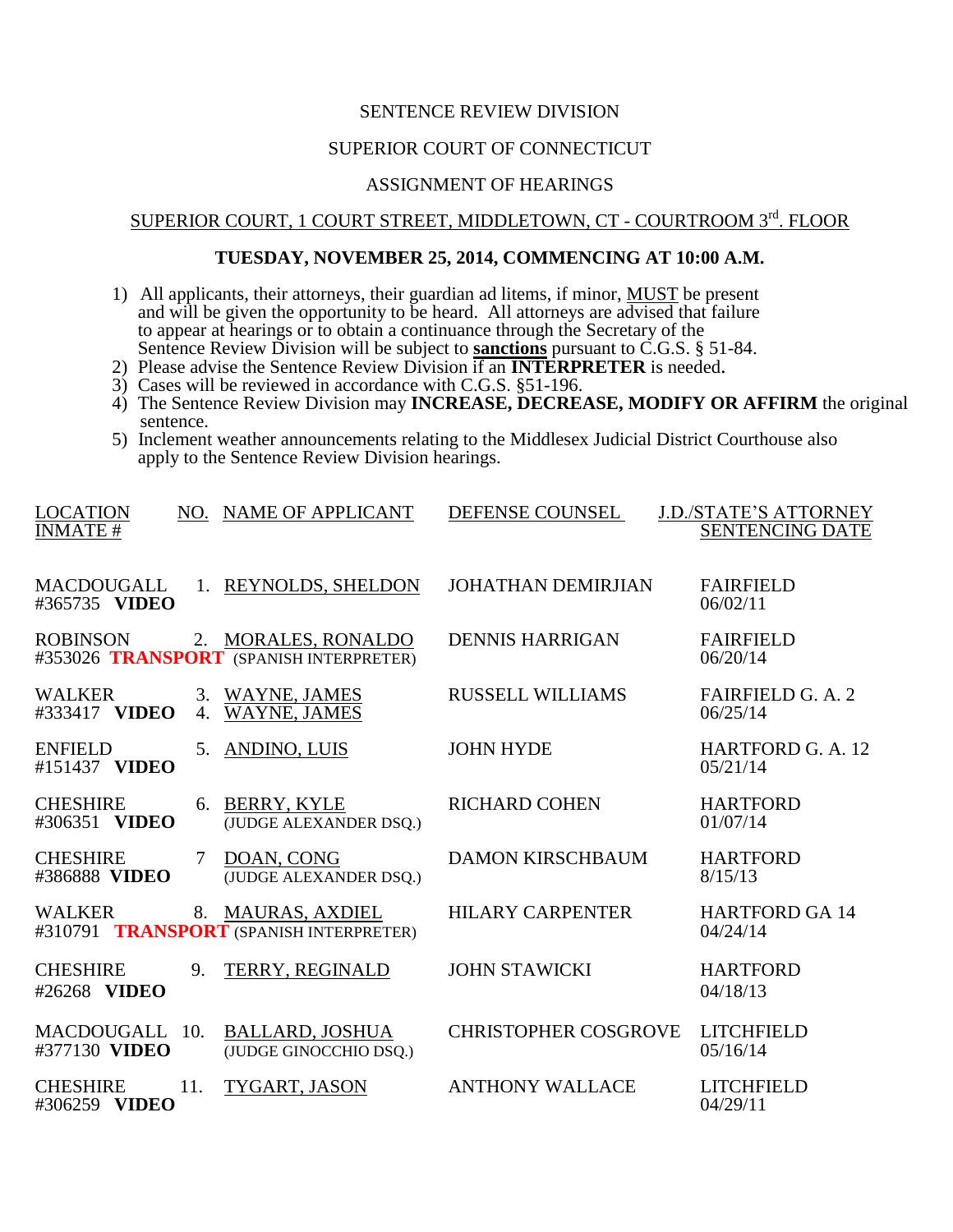| <b>LOCATION</b><br><b>INMATE#</b>   |            | NO. NAME OF APPLICANT                                            | DEFENSE COUNSEL                     | <b>J.D./STATE'S ATTORNEY</b><br><b>SENTENCING DATE</b> |
|-------------------------------------|------------|------------------------------------------------------------------|-------------------------------------|--------------------------------------------------------|
| <b>RADGOWSKI</b><br>#294472 VIDEO   | 12.        | <b>BELL, STEVEN</b>                                              | <b>MICHAEL MOSCOWITZ</b>            | <b>MIDDLESEX</b><br>02/15/13                           |
| <b>MACDOUGALL</b><br>#369683 VIDEO  |            | 13. HEREDIA, JOSE                                                | <b>DAMON KIRSCHBAUM</b>             | <b>NEW BRITAIN</b><br>06/11/10                         |
| <b>GARNER</b><br>#284643 OFF        |            | 14. SAMPSON, TYRAN                                               | <b>CHRISTOPHER EDDY</b>             | <b>NEW BRITAIN</b><br>05/01/14                         |
| MACDOUGALL<br>#378879 VIDEO         |            | 15. ELLIOT, JOHN                                                 | <b>JEREMIAH DONOVAN</b>             | <b>NEW HAVEN</b><br>05/16/14                           |
| <b>WILLARD/CYB</b><br>#403137 VIDEO | 16.<br>17. | FRITZELL, CLIFFORD<br>FRITZELL, CLIFFORD<br>(JUDGE FISCHER DSQ.) | <b>MICAHEL PEDEVILLANO</b>          | <b>NEW HAVEN GA 23</b><br>05/13/14                     |
| <b>YORK</b><br>#131177 CONTINUED    |            | 18. JOHNSON, RITA                                                | <b>RICHARD SILVERSTEIN</b>          | <b>NEW HAVEN</b><br>06/27/14                           |
| <b>CORRIGAN</b><br>#285353 OFF      | 19.        | KELLEY, TYRONE                                                   | <b>CHERYL HEFFERNAN</b><br>05/27/14 | <b>NEW HAVEN GA 23</b>                                 |
| <b>WALKER</b>                       | 20.        | <b>RICE, TERRANCE</b><br>#255930 CONTINUED (JUDGE FISCHER DSQ.)  | <b>RICHARD SILVERSTEIN</b>          | <b>NEW HAVEN</b><br>06/20/14                           |
| <b>CHESHIRE</b><br>#233523 VIDEO    | 21.        | <b>MADORE, WILLIAM</b>                                           | <b>RICHARD PERRY</b>                | <b>NEW LONDON GA 21</b><br>03/14/14                    |
| #403565 TRANSPORT                   |            | MACDOUGALL 22. GARCIA, CHARLES                                   | <b>DONALD CRETELLA</b>              | <b>STAMFORD</b><br>06/06/14                            |
| MACDOUGALL<br>#165480<br>OFF        |            | 23. LEWIS, KACEY                                                 | <b>CHRISTOPHER PARKER</b>           | <b>WATERBURY</b><br>03/10/12                           |

Sentence Review does not meet in December 2014. The next Sentence Review Hearing will be January 27, 2015.

Sentence Review Docket is now posted on the Judicial Website during the week before the fourth Tuesday of the month.

INA FORMAN, ESQ. SECRETARY TO THE SENTENCE REVIEW DIVISION OF THE SUPERIOR COURT, 225 SPRING STREET, WETHERSFIELD, CT, 06109 - TELEPHONE: 860-263-2735